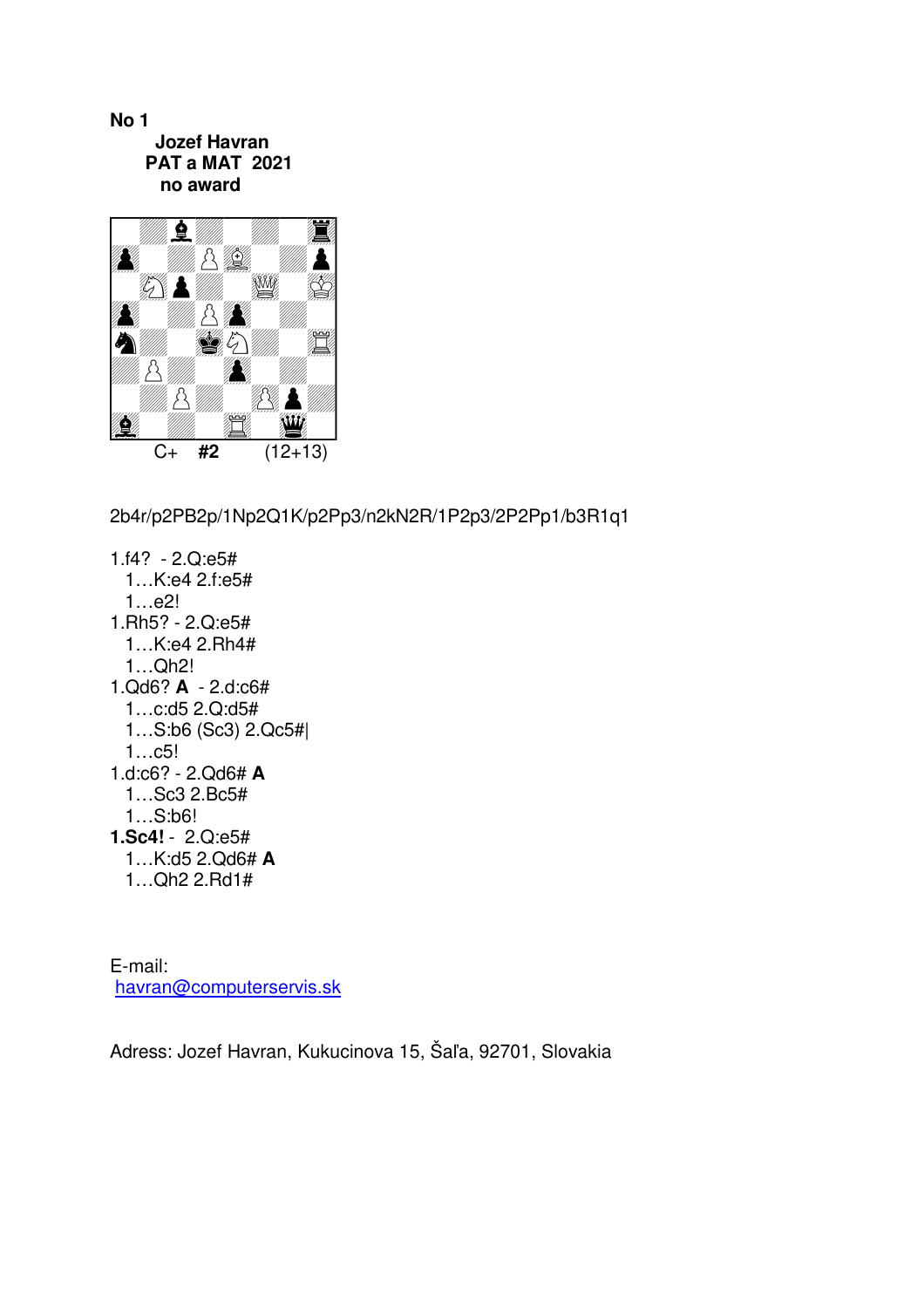**No 2 Jozef Havran Superproblem 2021 no award** 



3K4/3PpQn1/3Pp1Rb/2N1k1p1/3RN1Pp/2P2P2/1n1P1B2/8

 1…e:d6 2.Qf6# 1…h3 2.Bg3# 1…Sb2~ 2.Sd3# 1…Sg7~ 2.R:e6#  $1...$ Sf5 2. ? 1.Sg3? z 1…h:g3 2.B:g3# 1…Sg7~ 2.Q:e6, R:e6# 1…h3! (1.Be3? z h3!) 1.S:e6? z 1…Sg7~ 2.Qf5# 1…S:e6+ 2.R:e6# 1…e:d6 2.Qf6# 1…h3 2.Sg3# 1…Sb2~! **1.Sf6!** z 1…e:d6 2.Re4# 1…e:f6 2.Q:f6# 1…Sg7~ 2.Q:e6# 1…h3 2.Bg3# 1…Sb2~ 2.Sd3#

Theme: Rukhlis effect 2x full, Rukhlis effect 1x simple, Zarur + Black correction

Adress: Jozef Havran, Kukucinova 15, Šaľa, 92701, Slovakia, havran@computerservis.sk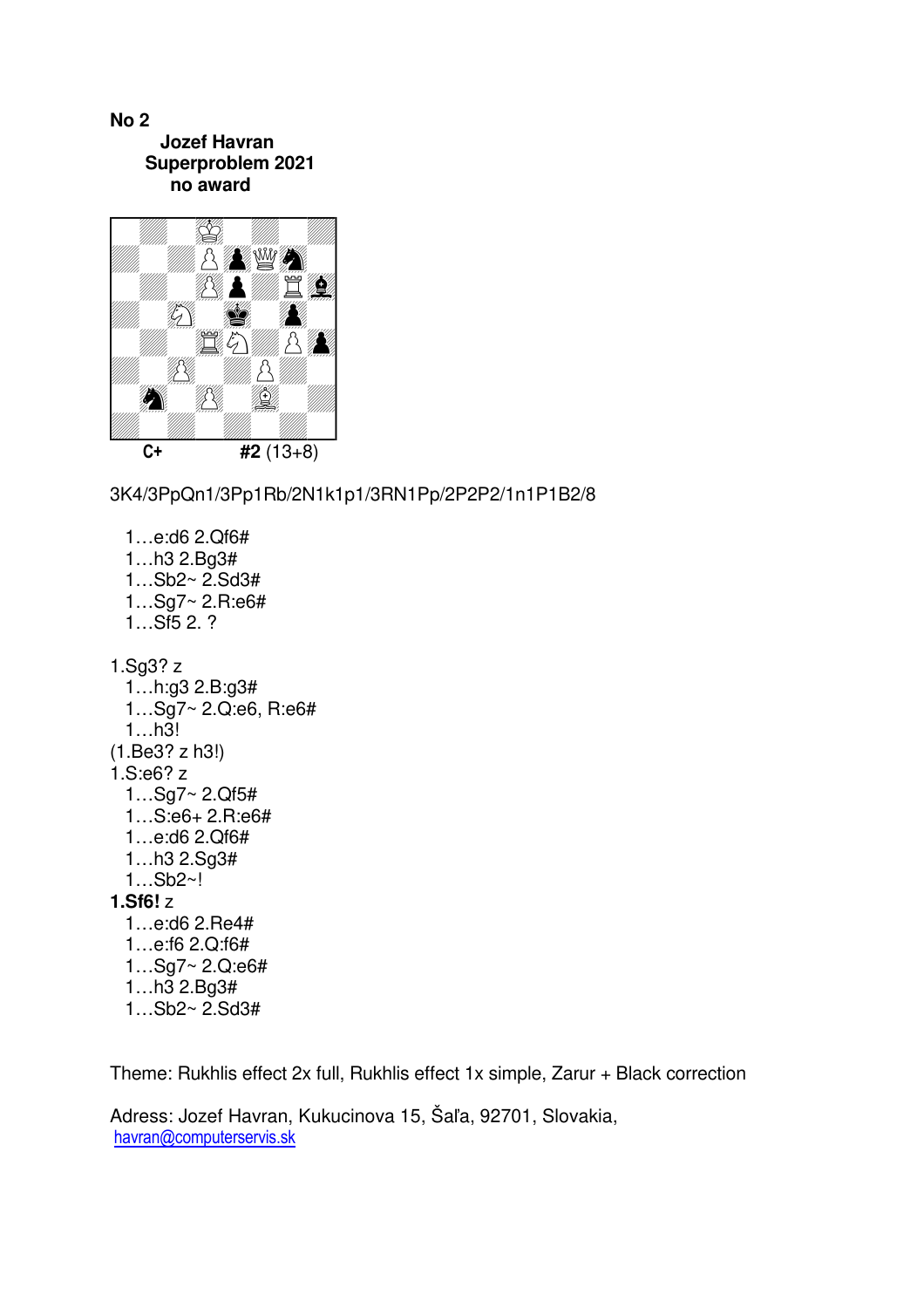## **No 3 Jozef Havran МОСКОВСКИЙ КОНКУРС – 2020 5 почетный отзыв**



8/1n1R3r/BBppp1n1/3k1N2/2N5/8/6b1/K3Q3

 1…Sa5 2.R:d6# 1…Be4 2.Sfe3# 1…Se5 2.Q:e5# 1.Sd2?  $\sim$  2.Bc4# 1…Rh4! **1.S:d6!** ~ 2.Bc4# 1…Sa5 2.Sf7# 1…Be4 2.Q:e4# 1…S:d6 2.R:d6# 1…Se5 2.Sfe3# 1…Rh4 2.S:b7# 1…c5 2.B:b7#

Тема: Рухлис

E-mail: havran@computerservis.sk

Адрес: Jozef Havran, Kukucinova 15, Šaľa, 92701, Slovakia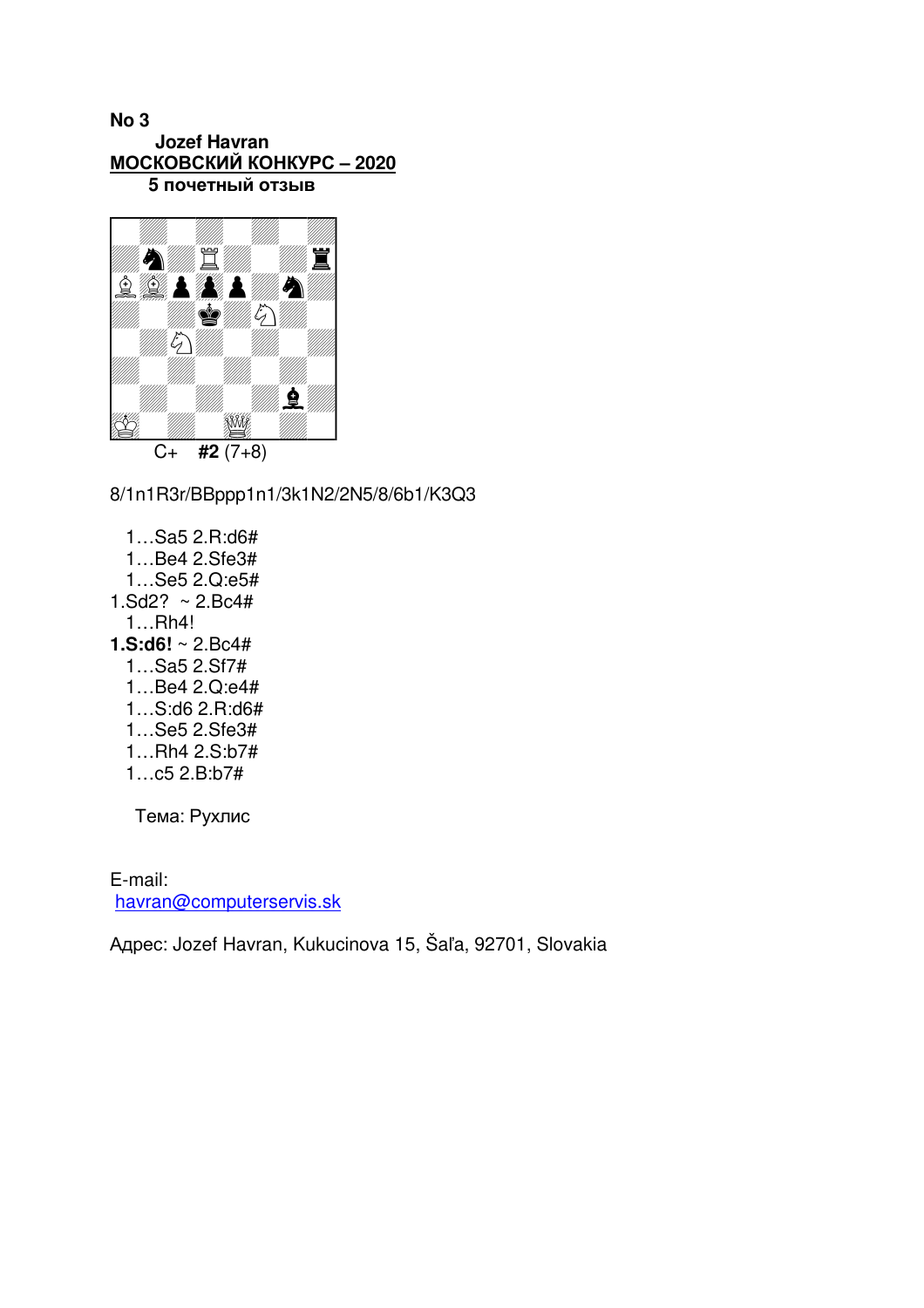## **No 4 Jozef Havran Almiro Zarur 100, 2021 1st Honourable Mention**



5K1b/2p1NQ1p/2PpP2R/B3kPp1/2Ppp3/6P1/5P2/1B2N3

 1…Bf6 2.Q:f6# 1…Bg7+ 2.Q:g7# 1…d5 2.B:c7# 1…e3 2.Sf3# 1…d3 2.Bc3# 1…g4 2. ? 1.Rh5? z 1…g4 2.f6# 1…h6 2.Sg6# 1…Bf6! 1.f6? z 1…g4 2.Rh5# 1…Bg7+! 1.Bd2? z 1…g4 2.Bf4# 1…d5! **1.f3!** z 1…g4 2.f4# 1…e3 2.Sd3# 1…e:f3 2.S:f3# 1…Bf6 2.Q:f6# 1…Bg7+ 2.Q:g7# 1…d5 2.B:c7# 1…d3 2.Bc3#

Theme: Zarur, Reversal, Rukhlis effect, Z-41-14

Adress: Jozef Havran, Kukucinova 15, Šaľa, 92701, Slovakia, havran@computerservis.sk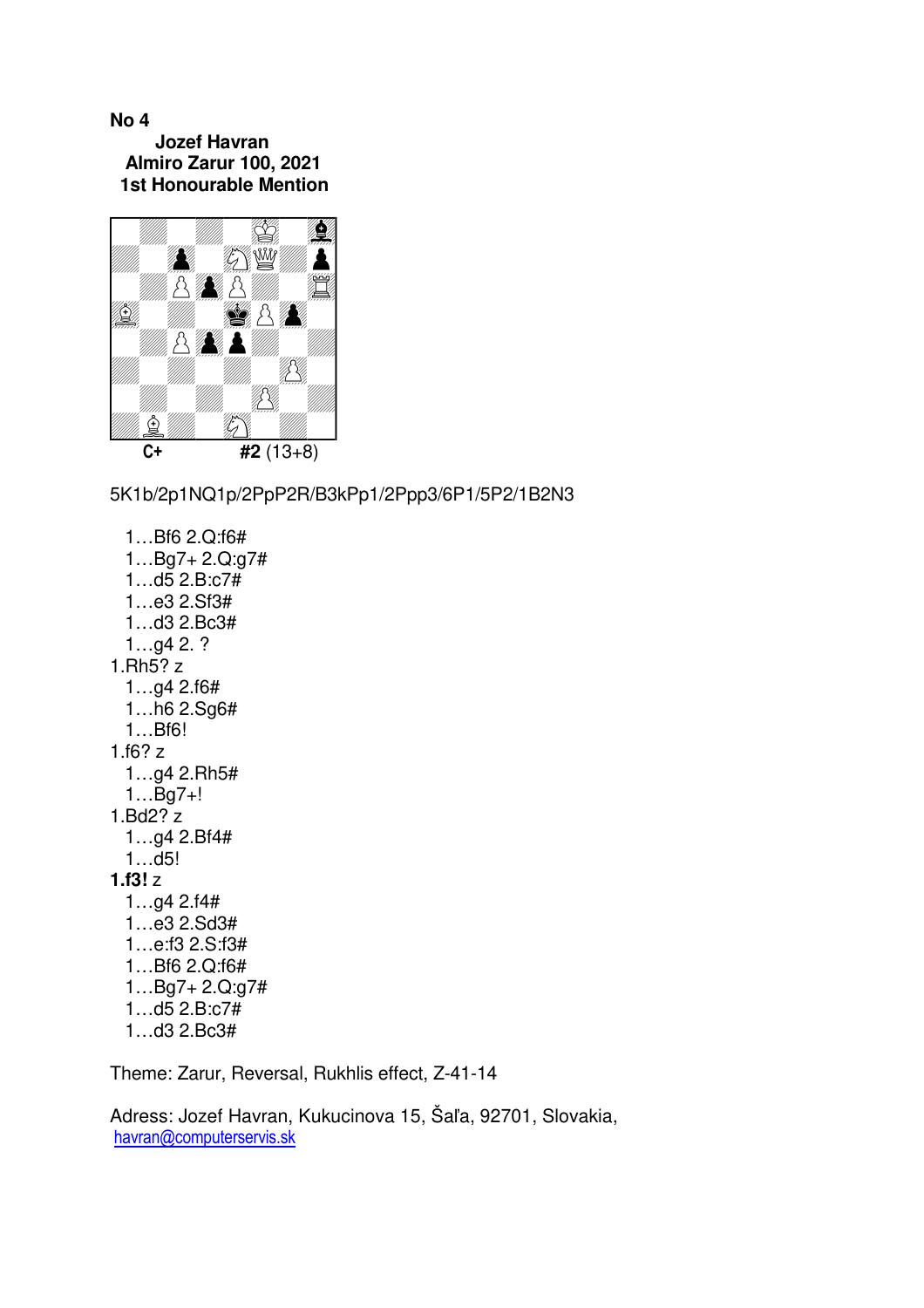

3br3/1p1N2Pp/n1pQ1p1K/2qp4/1N1kP3/1P1BRP1p/1P2P1b1/r3n1B1

1.Bb1? - 2.Rd3, Rc3# 1…S:f3 2.R:f3# 1…Qc1! 1.Bc2? - 2.Rd3, Rc3# 1…S:f3! 1.Bc4? - 2.Rd3, Rc3# 1… S:f3 2.Sc2# 1…B:f3! 1.e5? - 2.Re4# 1…Qc1! 1.Qf4? - 2.e5# 1…R:e4 (d:e4) 2.R:e4# 1…B:f3 2.R:f3# 1…S:d3 2.R:d3# 1…Re5! **1.e:d5!** - 2.Re3~# 1…R:e3 2.Qf4# 1…Qc1 2.d:c6#

Adress: Jozef Havran, Kukučínova 15, Šaľa, 92701 havran@computerservis.sk